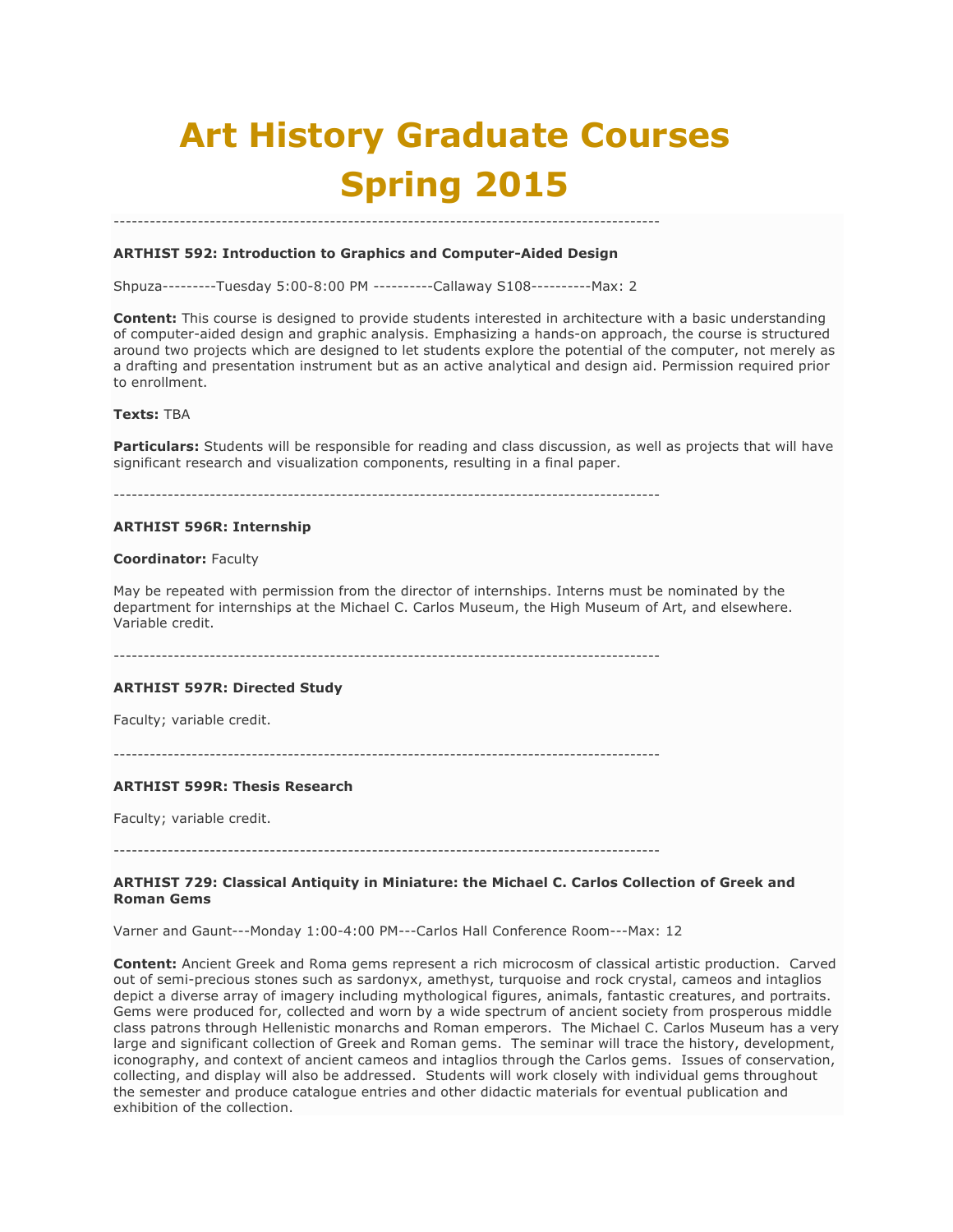## **Selected Texts:**

- J. Boardman, Greek Gems and Finger Rings (2<sup>nd</sup> edition, London, 2001).
- M.L. Vollenweider *Camées et Intailles. Tome I. Les portraits grecs du Cabinet des Médailles. Catalogue raisonné* (Paris 1997).
- M.L. Vollenweider and M. Avisseau-Broustet, *Camées et Intailles. Tome II. Les portraits romains du Cabinet des Médailles. Catalogue raisonné* (Paris 2003).
- E. Zwierlein-Diehl, *Antiken Gemmen und ihr Nachleben* (Berlin 2007).

#### **Assessment:** TBA

-------------------------------------------------------------------------------------------

## **ARTHIST 739R: Stone, Flesh, Spirit: Late Medieval Sculpture and Patterns of Devotion**

Sadler---Thursday 4:00-7:00 PM---Carlos Hall Conference Room---Max: 12

**Content:** The later Middle Ages were characterized by a surplus of bloodshed. Historical events such as the Hundred Years' War, the battle of Agincourt, famine, and successive outbursts of the plague engendered a deep familiarity with death. At the same time, the religious orders such as the Franciscans, Dominicans, Hospitalers, and others encouraged the faithful to imitate Christ in order to partake in the salvation his suffering and death offered. The *imitatio Christi* emphasized the pain and agony that surrounded Christ's death as a prologue to the resurrection and eternal life that succeeded it. The worshiper was admonished to "dwell in the wounds of Christ" in order to reap the rewards promised to the faithful. This experiential nature of worship inspired works of art that were overly expressive, exaggerated in emotional tenor, and often melodramatic in gesture and composition. The audience reception of such works was visceral in nature nuns weeping at the feet of Crucifixes and lay people swooning before Pietàs. This course will examine the art of this period, focusing on late medieval sculpture as *Andachsbilder* (devotional objects).

#### **Texts:**

- Bynum, Carolyn Walker. *Christian Materiality: An Essay on Religion in Late Medieval Europe*. New York: Zone Books, 2011.
- Readings culled from articles available on Jstor and on reserve.

#### **Assessment:**

Seminar Participation 20%

Article Presentations 40%

Seminar Presentation 20%

Seminar Paper 20%

-------------------------------------------------------------------------------------------

#### **ARTHIST 759R: Bernini**

McPhee----Tuesday 1:00-4:00 PM----Carlos Hall Conference Room----Max: 10

**Content:** Gianlorenzo Bernini (1598-1680) painter, sculptor, architect, and playwright, served eight popes during the course of his long life and transformed the appearance of the city of Rome. From the early mythological sculptures at the Villa Borghese to the Four Rivers Fountain in the Piazza Navona and the colonnades of St. Peter's, Bernini's work is intimately tied to the landscape of the city and to the particular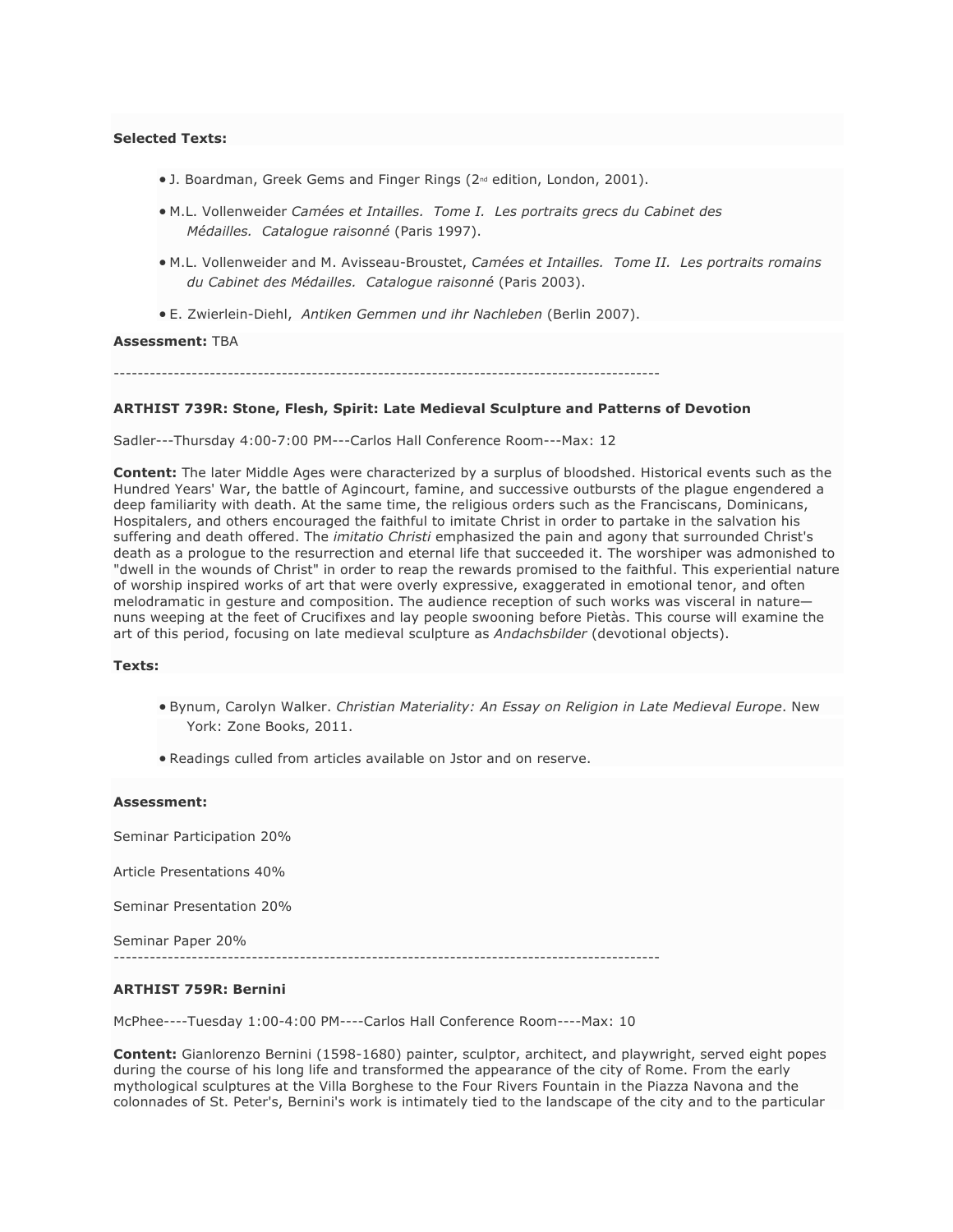circumstances of his own biography. This seminar takes a topographical approach to Bernini, considering the individual and his production within the urban and institutional fabric of seventeenth-century Rome.

**Texts:** TBA

**Requirements:** TBA

#### **Assessment:** TBA

**-------------------------------------------------------------------------------------------**

## **ARTHIST 769: The Everyday**

Lee----Monday 8:30-11:30 AM----Carlos Hall Conference Room----Max: 10

**Content:** Variously imagined as locus of authenticity and alienation, "the everyday" has constituted a site of intervention, appropriation, celebration, and critique in art since the postwar period. This seminar examines the everyday as mobilized in artistic practices ranging from the Situationist tactics of diversion to the Fluxus event score*,* from Ed Ruscha's dead-pan documentation of vernacular architecture to Martha Rosler's deconstruction of female domesticity in the medium of video. We will ask questions like: How is the everyday figured in such works and practices—as circumscribed by architecture and urban planning, conditioned by socio-economic realities, constructed by media, embedded in language, or performed by the body? Is it presented as monolithic or as marked by difference? What is the relationship between the everyday and its potential cognates: the popular, the low, the communal? Post-war and contemporary practices will be related to historical precedents, including those of the 19th-century *flâneur* and the surrealist concept of "objective chance." This seminar will also engage philosophical and critical models of the quotidian in the writings of Henri Lefebvre, Guy Debord, Roland Barthes, and Michel de Certeau, among others.

#### **Texts, articles, and resources:** TBA

**Assessment:** TBA

-------------------------------------------------------------------------------------------

## **ARTHIST 769: The Bauhaus and After**

Crosslisted with FILM 573

Cronan----Wednesday 5:00-8:00 PM----Carlos Hall Conference Room----Max: 10

**Content:** The legacy of the Bauhaus runs deep. The art, architecture, photography, film, theater dance, design, and educational theories produced and theorized by the Bauhaus teachers Walter Gropius, Wassily Kandinsky, Lazlo Moholy-Nagy, Paul Klee, Mies van der Rohe and others between 1919 and 1933 have shaped the character of modern and contemporary art theory and practice at large. This seminar explores the central ideas and practices of the Bauhaus at its origins and its posthumous resonance within a wide range of associated artistic events in the 20th century. We will also consider central examples of International Style architecture (Richard Neutra and R.M. Schindler, for instance) and "New Object" photography that emerges from the Bauhaus approach as well as the works of John Cage whose basic attitude was shaped by the Bauhaus example.

**Texts:** TBA

**Assessment:** TBA

-------------------------------------------------------------------------------------------

## **ARTHIST 791: Teaching Art History**

Merrill----Wednesday 1:00-2:50 PM----Carlos Hall Conference Room----MAX: 10

**Content:** ARTHIST 790/791 is designed to meet the Graduate School (TATTO) requirement for a teacher training course for students in art history. It is required of those graduate students serving as TAs in